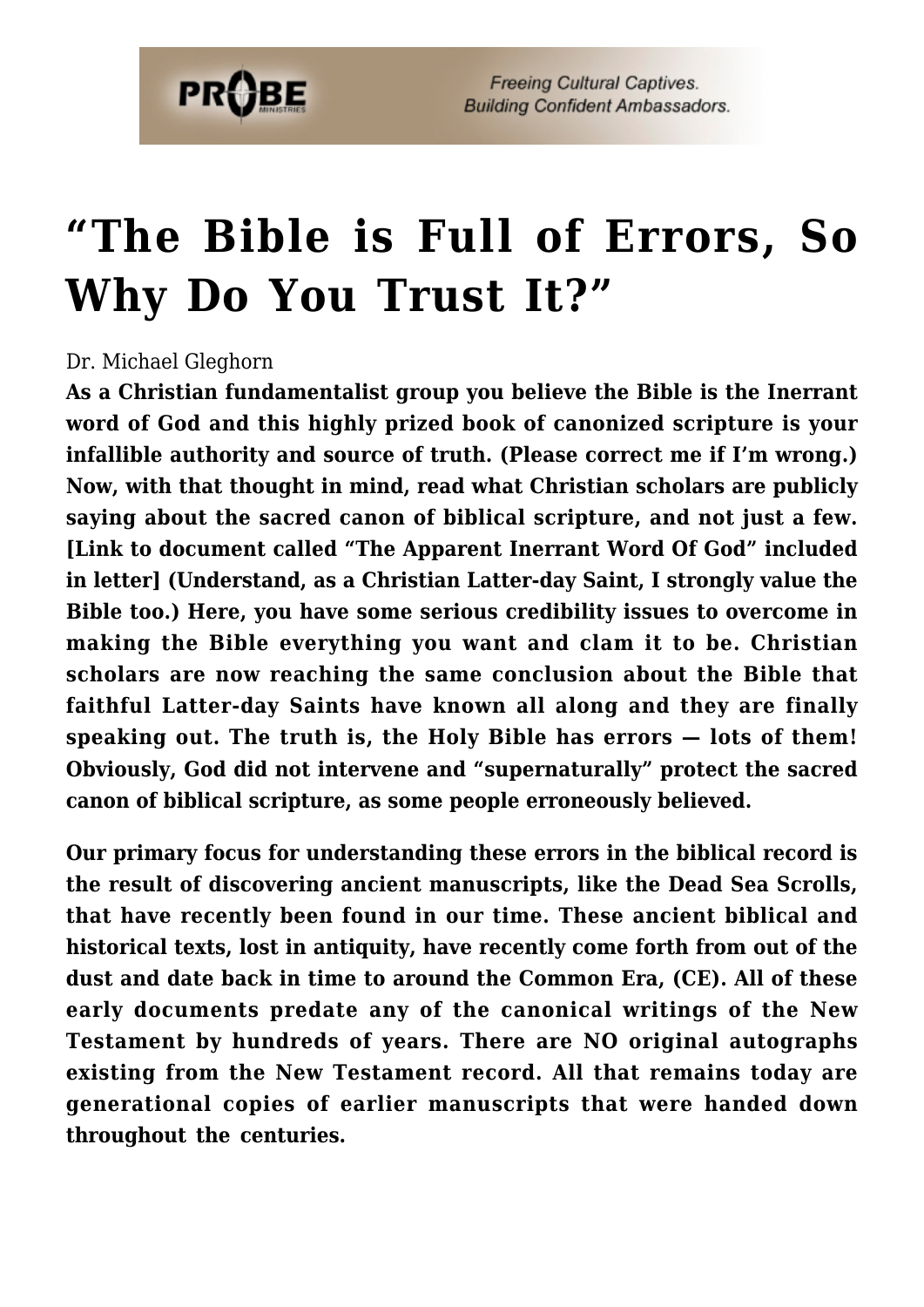

**Freeing Cultural Captives. Building Confident Ambassadors.** 

**So, as I understand the common biblical record, the early Christian Saints should never have been separated or divided from their original apostolic teachings. Nevertheless, through the centuries of time and by a multitude of religious concepts that crept into the early church, this apparent division among the early Christian believers actually happened and today's Christian religious world is deeply divided.**

**But, whenever the Bible is being presented as authoritative, infallible, or Inerrant, I scratch my head and think to myself — Hold On — Now wait just a minute! From everything that we know and with the myriads of scientific and archeological evidence, your particular views on biblical authority, inerrancy, and infallibility don't exactly add up with all the facts. Infallible or Inerrant? Well, that's hardly the case, because errors exist in the copied manuscript records! And, as for biblical authority? Just look around the Christian community and you will see a staunch Bible expert standing on nearly every street corner. Only, which one is right?**

**The common thread running through the biblical Christian community is the canonized Holy Bible and that's where the problem is. So, if the Bible is guilty of doing all that, I would strongly suggest that the highly prized biblical canon is anything but authoritative.**

**Christian scholars have sufficiently demonstrated that you have reached the wrong conclusion for your erroneous "supernatural" biblical beliefs and who among you can dispute the facts? Anyone attempting to believe such nonsense is going to eventually look like an idiot and that's not good for the image! But, the choice is freely yours to believe whatever you want; although, truth will be truth and error will be error, regardless of the disguise or package it comes in.**

Thanks for your letter. Although your comments about the Bible are definitely weighted toward the moderate to liberal perspective of biblical scholarship, I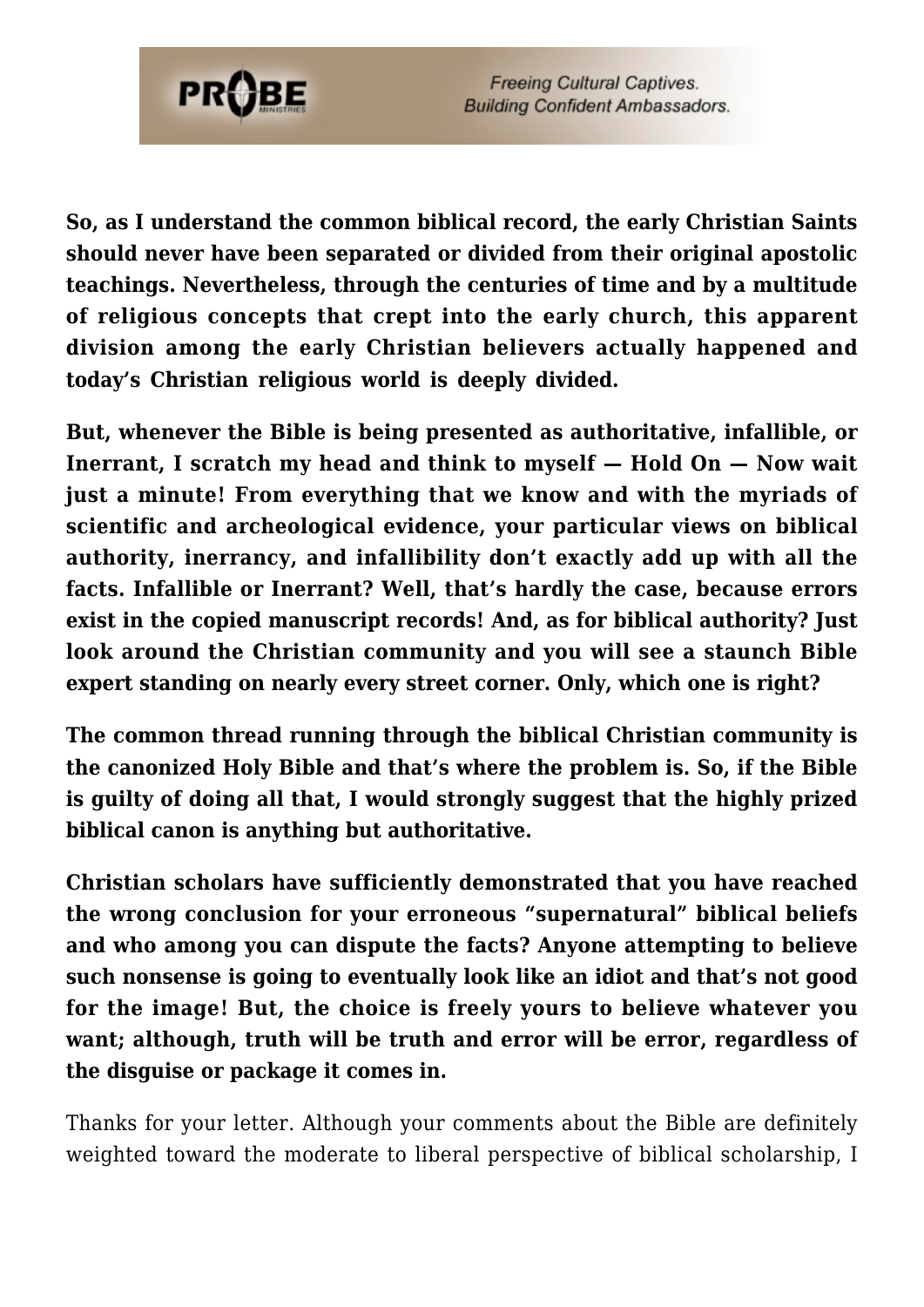

would generally agree with much of what you wrote. Indeed, while I would disagree with some of the specifics in your letter, the general ideas expressed therein are well known to all of us here at Probe.

When conservative Christian theologians speak of "inerrancy," they are speaking with reference ONLY to the original writings—not the copies. Of course there are many variants in the copies we possess, but this can give a misleading picture of biblical reliability. Part of the reason there are so many variants is simply because we have so many copies. And this wealth of manuscript evidence allows us, through the science of textual criticism, to accurately reconstruct the original documents with a high degree of accuracy. New Testament textual critics maintain that we can reconstruct the original documents to about 95-99% accuracy. The Old Testament is slightly less than this, but it can still be reconstructed with a high degree of accuracy.

It's important to realize how variants are counted. If a particular "error" occurs in 3,000 manuscripts (e.g. a definite article written twice rather than once), this counts as 3,000 errors. Most of these variants are quite insignificant (e.g. spelling differences, a word left out, an extra word inserted, etc.) and can be easily corrected on the basis of many other manuscripts which have the correct reading. None of these variants affects a significant doctrine of Scripture. Discoveries like the Dead Sea Scrolls actually reinforce the notion that the Masoretic scribes were very faithful copyists. The manuscript evidence for the NT is far, far superior to any other book from the ancient world (e.g. Tacitus, Livy, Pliny, Herodotus, etc.).

Archaeological evidence has repeatedly verified the reliability of the biblical accounts. And no responsible scholar would say otherwise. Although there may still be questions about some issues, archaeology has overwhelmingly served to confirm the Bible, not disconfirm it.

Thus, while I generally agree with what you've written, I certainly don't think your letter gives the whole picture concerning biblical reliability. An excellent,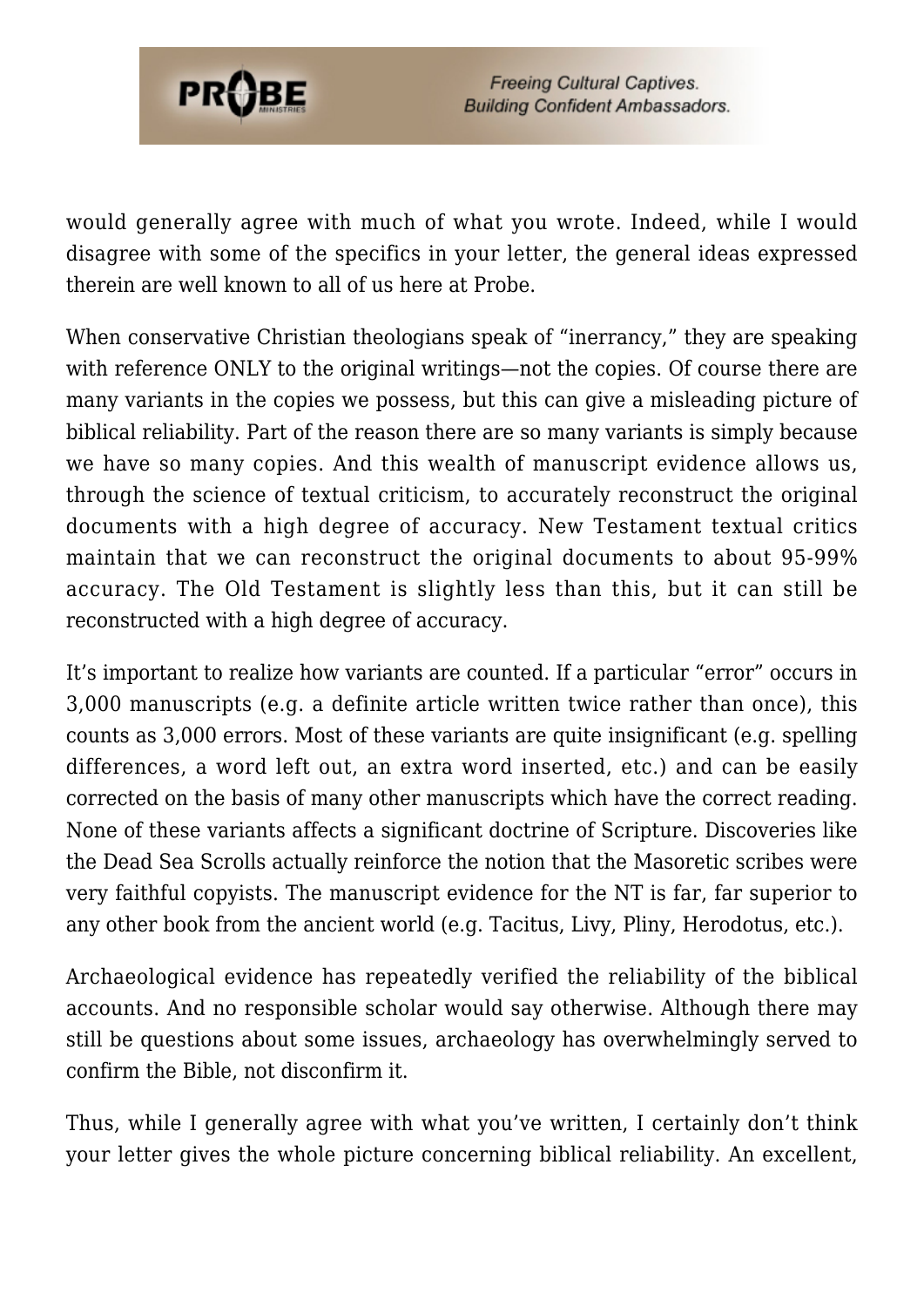

comprehensive resource on this issue (from a conservative Christian standpoint) is *A General Introduction to the Bible: Revised and Expanded Edition* by Norman Geisler and William Nix (Chicago: Moody Press, 1986). This text has numerous chapters and delves into great detail on such issues as the inspiration of the Bible, canonization, transmission of the text, and translation. Conservative scholars have repeatedly responded to the charges of those who would like to discredit the general reliability of the Bible. I hope you'll give such scholars a chance to offer you another perspective on this crucial issue.

Shalom,

Michael Gleghorn

## **["Is the Bible Wrong About the](https://probe.org/is-the-bible-wrong-about-the-cleansing-of-the-temple/) [Cleansing of the Temple?"](https://probe.org/is-the-bible-wrong-about-the-cleansing-of-the-temple/)**

Dr. Michael Gleghorn

**In John 2:13-25 is the story of when Jesus cleansed the temple. It immediately follows Jesus turning the water into wine, and immediately precedes the conversation with Nicodemus. In Matthew 21:12-16 is the same story immediately precedes the cursing of the barren fig tree. In Mark 11:15-18 the cleansing of the temple takes place immediately after the cursing of the fig tree.**

**Now, as I see it, there are only three possibilities.**

1. The text in either Matthew and Mark or in John is in error about the time of the cleansing of the temple. And either the text in Matthew or Mark is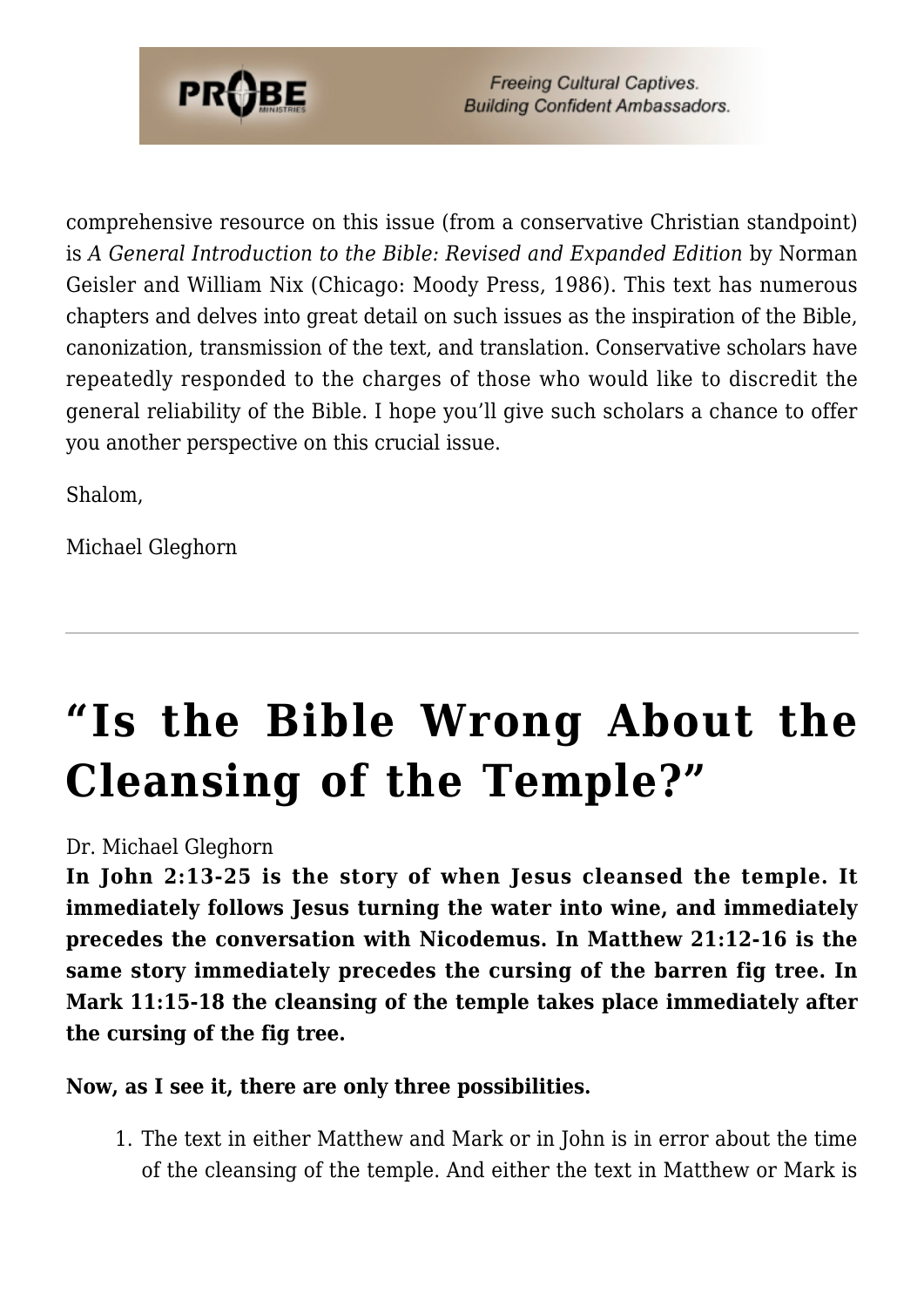

wrong about the time of the cursing of the fig tree.

- 2. The gospels were not written in chronological order.
- 3. The same incident happened more than once (highly unlikely).

## **What is your take on this? Did I overlook something?**

Thanks for your question! You have raised an important (and relatively common) difficulty in interpreting the gospels. Let me first say that the gospels were not necessarily written in chronological order. In fact, it is generally accepted that many of the incidents recorded in the gospels were NOT written in chronological order. As a general rule, the only exception to this is Luke's gospel, in which he specifically states his intention "to write it out…in consecutive order" (Luke 1:3).

A good book which you may want to consult about some of these issues of gospel interpretation and harmonization is Craig Blomberg's *The Historical Reliability of the Gospels* (Illinois: InterVarsity Press, 1987). Since this is not an area of personal expertise for me, I will simply give you Blomberg's observations on possible ways in which the difficulties you have noticed might be resolved.

Concerning the cursing of the fig tree, Blomberg believes that Matthew has simply telescoped the events of two days "into one uninterrupted paragraph which seems to refer only to the second day's events." He points out that Matthew's introduction, "Now in the morning," does "not specify which day is in view, and there is no reason to exclude an interval of time between verses 19 and 20." He continues by noting, "Mark does not deny that the fig tree withered immediately, only that the disciples did not see it until the next day." He concludes by pointing out that the gospels leave out a wealth of detail (indeed, John states this explicitly in 20:30), and such omissions simply become more evident when compared with a more detailed account in another gospel.

Blomberg offers a couple of solutions to the problem of the cleansing of the temple. The first solution holds that John has simply woven this incident into his gospel thematically, rather than chronologically. In other words, there is only one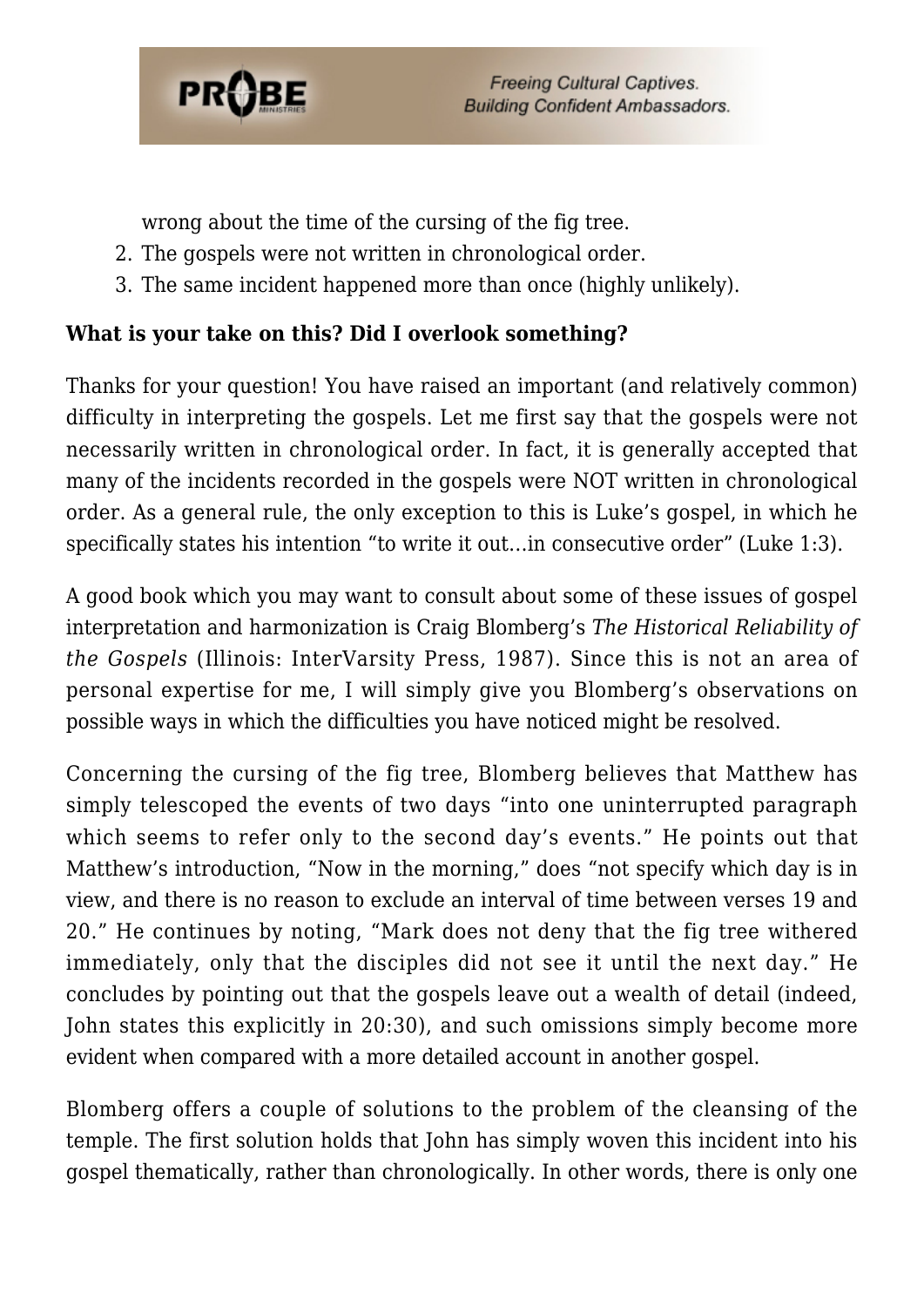

cleansing and John, for thematic considerations, has simply chosen to relay this incident in a manner unrelated to its actual chronological occurrence in the life of Christ. He offers a couple of reasons in support of this view. The second solution (which commends itself to my mind) actually acknowledges two separate cleansings, one at the beginning and one near the end of Jesus' public ministry. He offers six arguments in support of this second position (172):

1. The details of the cleansing given in John's account are completely different from those given in the Synoptics (i.e. Matthew, Mark, Luke).

2. If Jesus felt strongly enough about the temple corruption to cleanse it once at the beginning of His ministry, it is not really too difficult to believe that He might do it again at the end of His ministry.

3. Since cleansing the temple was an overtly Messianic act, about which some of the Jews would have approved, it is not surprising that He could get away with doing this once at the outset of His ministry. However, when the Jews began to realize that Jesus was not really the sort of Messiah they were looking for, a second cleansing would have almost certainly sealed His fate (see Mark 11:18).

4. In the Synoptics, Jesus is accused of having said that He would destroy the temple and rebuild another in three days not made with human hands (Mark 14:58). But a similar comment by Jesus is only explicitly mentioned in John 2:19. Furthermore, since the witnesses in Mark's gospel get the statement slightly wrong, and cannot agree among themselves (Mark 14:59), it may be a confused memory of something Jesus said two or three years earlier, rather than just a few days earlier.

5. Jesus' statement in the Synoptics is more severe than that in John. Only in the Synoptics does He refer to the Gentiles need to pray at the temple, and only in the Synoptics does He refer to the Jews as "robbers."

6. In John 2:20 the Jews refer to the temple rebuilding project having begun 46